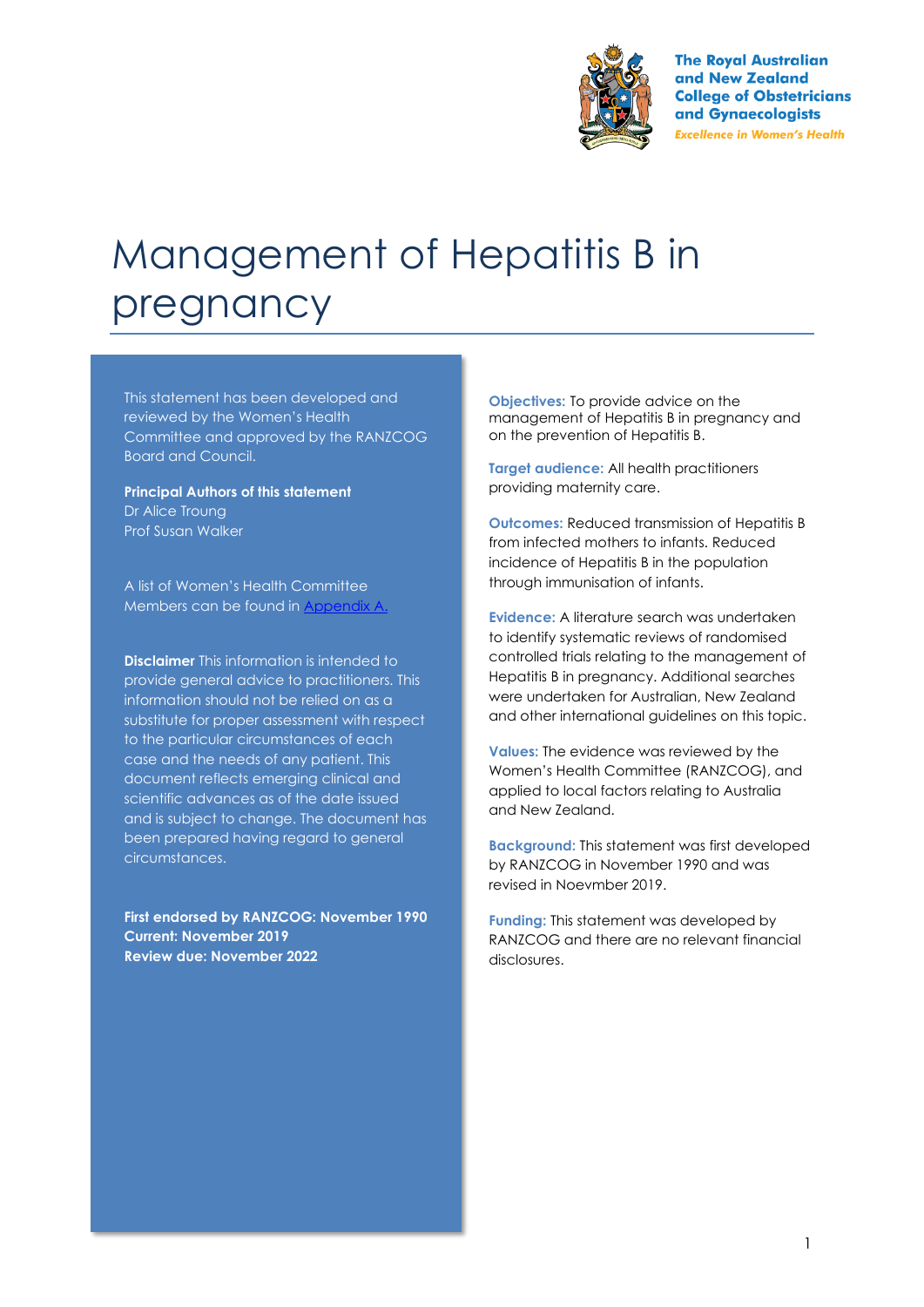# **1. Plain language summary**

Pregnancy offers an opportunity for women to be offered screening for the highly-infectious condition of hepatitis B. To reduce the risk of transmitting the virus from mother to baby, women found to carry hepatitis B during pregnancy should be cared for by a multidisciplinary team with special expertise in infectious disease. Antiviral medication should be offered to women with a high level of virus in the blood to minimise the risk of transmission. Babies of women known to carry hepatitis B should be offered both passive and active immunisation at birth, and appropriate follow-up arranged for both mother and baby. Active immunisation should be offered for all newborns.

# **2. Summary of recommendations**

| <b>Recommendation 1</b>                                                                                                                                                                                                                                                           | <b>Grade and</b><br>reference    |
|-----------------------------------------------------------------------------------------------------------------------------------------------------------------------------------------------------------------------------------------------------------------------------------|----------------------------------|
| <b>Screening and vaccination:</b><br>Universal screening for Hepatitis B is recommended for all<br>$\bullet$                                                                                                                                                                      | Evidence-based<br>recommendation |
| pregnant women, regardless of previous testing or vaccination.<br>(Grade A)<br>• All HBsAg-positive women should have household contacts,<br>other children and sexual partners screened. Those that are<br>non-immune or not already infected should be vaccinated<br>(Grade A). | References<br>4,7,9              |
| • All health care workers should be vaccinated and take<br>standard precautions against exposure to blood and bodily<br>fluids should be used (Grade A).                                                                                                                          |                                  |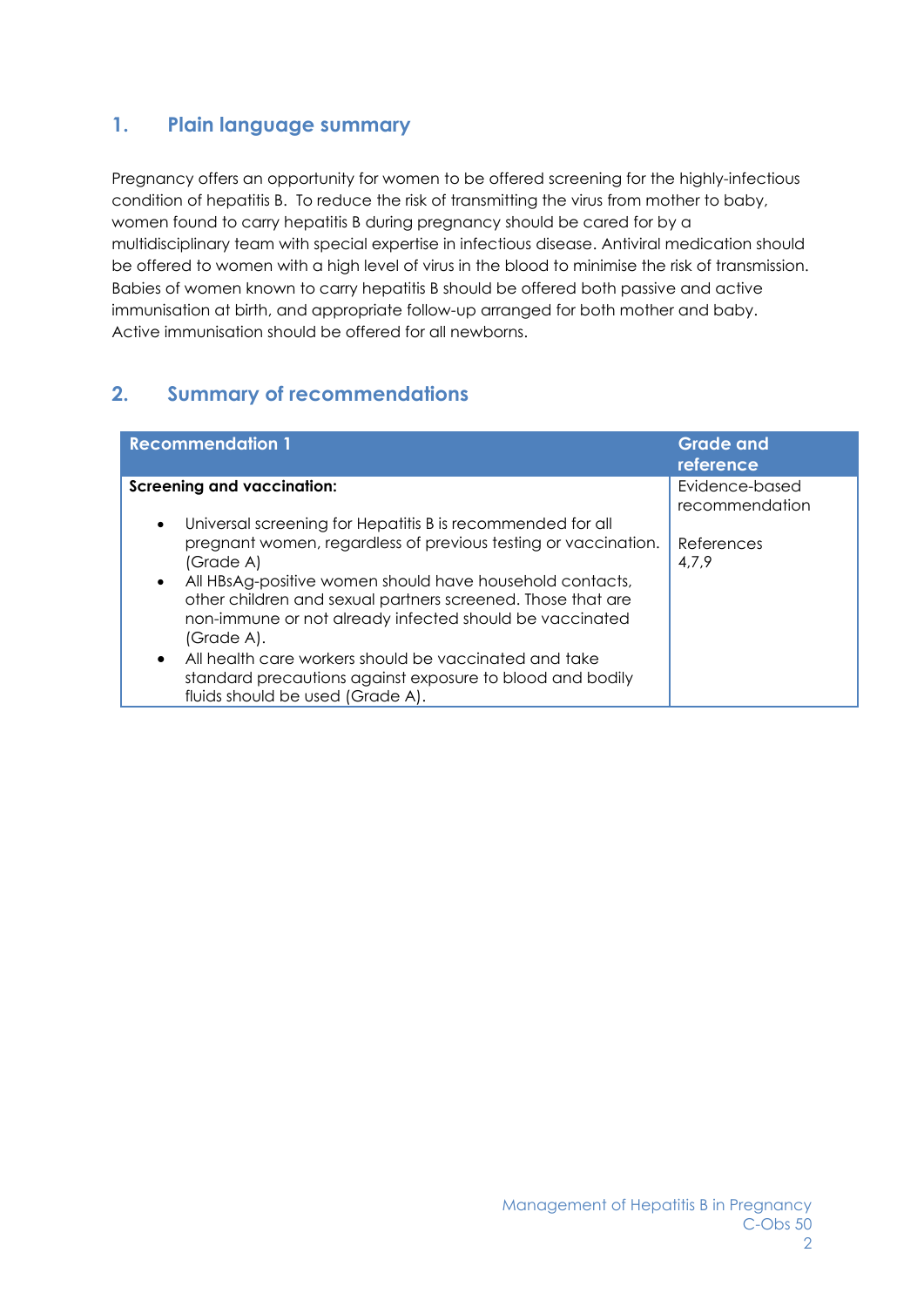| <b>Recommendation 2</b>                                                                                                                                                                                                                                                                                                                                                                                                                                                                                                                                                                                                                                                                                                                                       | <b>Grade and</b><br>reference     |
|---------------------------------------------------------------------------------------------------------------------------------------------------------------------------------------------------------------------------------------------------------------------------------------------------------------------------------------------------------------------------------------------------------------------------------------------------------------------------------------------------------------------------------------------------------------------------------------------------------------------------------------------------------------------------------------------------------------------------------------------------------------|-----------------------------------|
| <b>Antenatal management:</b>                                                                                                                                                                                                                                                                                                                                                                                                                                                                                                                                                                                                                                                                                                                                  | Evidence-based                    |
|                                                                                                                                                                                                                                                                                                                                                                                                                                                                                                                                                                                                                                                                                                                                                               | recommendation                    |
| HBsAg-positive women, particularly those with a high viral load,<br>should be counselled about the potential risk of transmission<br>with invasive procedures. NIPT may be an option for some<br>women. In those requiring invasive procedures, amniocentesis<br>is probably safer than CVS, and transplacental amniocentesis is<br>best avoided, if possible (Grade B).                                                                                                                                                                                                                                                                                                                                                                                      | References<br>9,10,13             |
| All HBsAg-positive women should be tested for HBeAg-anti-HBe,<br>and HBV DNA level, to identify pregnancies at increased risk of<br>post-exposure prophylaxis failure. Women should also have an<br>assessment of liver function (Grade A). Women with a high viral<br>load in the third trimester (>200,000IU/ml, equivalent to 6 log<br>copies/ml) should be offered antiviral therapy during late<br>pregnancy to reduce viral load prior to delivery, and the risk of<br>mother-to child transmission of Hepatitis B (Grade B)                                                                                                                                                                                                                            | $\overline{1}$                    |
| In women who are candidates for antiviral therapy, tenofovir is<br>$\bullet$<br>recommended as a suitable first-line agent. There is good<br>evidence supporting the use of tenofovir to reduce perinatal<br>transmission of Hepatitis B in pregnant women with a high viral<br>load. (Grade B). If not already associated with a Chronic<br>Hepatitis Clinical Service, pregnancy is an appropriate<br>opportunity to refer to such a service, both to assist with<br>immediate decision making regarding antiviral therapy in<br>pregnancy if necessary, and to facilitate long-term follow-up of<br>the patient +/- other affected family members.                                                                                                         |                                   |
| <b>Recommendation 3</b>                                                                                                                                                                                                                                                                                                                                                                                                                                                                                                                                                                                                                                                                                                                                       | <b>Grade and</b>                  |
|                                                                                                                                                                                                                                                                                                                                                                                                                                                                                                                                                                                                                                                                                                                                                               | reference                         |
| <b>Intrapartum Care:</b><br>Invasive procedures such as fetal scalp electrodes and fetal scalp<br>blood sampling in labour should be avoided (Grade B).                                                                                                                                                                                                                                                                                                                                                                                                                                                                                                                                                                                                       | Evidence-based<br>recommendation  |
| Hepatitis B infection should not alter mode of delivery and caesarean<br>section should be reserved for usual obstetric indications (Grade B).                                                                                                                                                                                                                                                                                                                                                                                                                                                                                                                                                                                                                |                                   |
| <b>Recommendation 4</b>                                                                                                                                                                                                                                                                                                                                                                                                                                                                                                                                                                                                                                                                                                                                       | <b>Grade and</b>                  |
|                                                                                                                                                                                                                                                                                                                                                                                                                                                                                                                                                                                                                                                                                                                                                               | reference                         |
| Postpartum:<br>In Australia:                                                                                                                                                                                                                                                                                                                                                                                                                                                                                                                                                                                                                                                                                                                                  | Consensus-based<br>recommendation |
| As part of the Australian childhood vaccination program, it is<br>recommended that all newborn infants receive a monovalent<br>paediatric formulation of hepatitis B vaccine at birth (within 24<br>hours). Following this birth dose, 3 doses of a hepatitis-B-<br>containing combination vaccine are recommended for all<br>children, at 2, 4 and 6 months of age.<br>If an infant has not received a birth dose within the 1st 7 days<br>of life, a primary 3-dose course of a hepatitis B-containing<br>combination vaccine should be given, at 2, 4 and 6 months of<br>age; catch-up of the birth dose is not necessary.<br>In addition to routine vaccination, infants born to HBsAg-<br>positive mothers should receive passive immunisation with HBIG | References<br>7                   |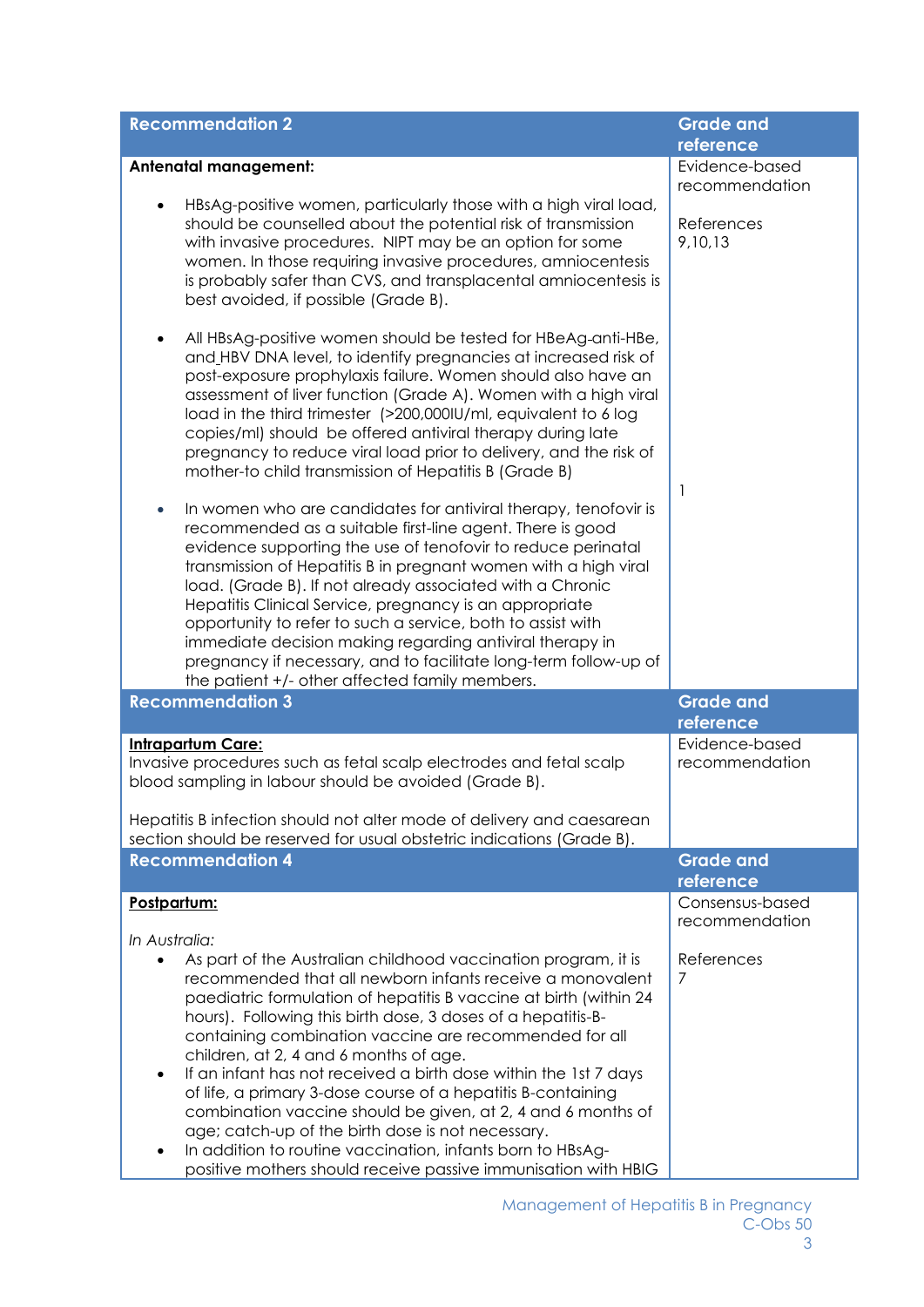| at birth (preferably within 12 hours and certainly within 48<br>hours).<br>Anti-HBs antibody and HBsAg levels should be measured in<br>infants born to mothers with chronic hepatitis B infection 3 to 12<br>months after completing the primary vaccine course. Referral<br>to a paediatrician with expertise in viral hepatitis is<br>recommended if HBsAg positive. |                |
|------------------------------------------------------------------------------------------------------------------------------------------------------------------------------------------------------------------------------------------------------------------------------------------------------------------------------------------------------------------------|----------------|
| In New Zealand:<br>All infants are offered routine HBV vaccination at birth, 6<br>$\bullet$<br>weeks, 3 months and 5 months as per the Immunisation<br>schedule.                                                                                                                                                                                                       | 8,19           |
| As in Australia, infants born to HBsAg-positive mothers should<br>$\bullet$<br>also receive passive immunisation with HBIG at birth (preferably<br>within 12 hours).<br>It is recommended for infants for HBsAg-positive mothers to<br>$\bullet$<br>have serology testing at 9 months of age, and referral to a<br>specialist if HbsAg positive.                       | 20             |
| Breastfeeding<br>Provided appropriate immunoprophylaxis has been given at birth,<br>breastfeeding by HBsAg-positive women has not been shown to<br>increase rates of perinatal transmission. Breastfeeding is not<br>contraindicated in women with HBV receiving tenofovir (Grade B)                                                                                   | $\overline{2}$ |
| Postpartum and long term follow up<br>HBsAg-positive women receiving antiviral therapy in pregnancy should<br>be monitored closely for several months post-partum for hepatitis<br>flares. Lifelong follow up should be offered to HBsAg-positive women<br>for monitoring of complications such as liver disease and<br>hepatocellular carcinoma (Grade A).            |                |

# **3. Introduction**

In Australia, the estimated prevalence of chronic hepatitis B infection is 0.97 per cent with approximately 209,000 people living with hepatitis B infection in Australia in 2011. <sup>1</sup> The majority have come from areas of high prevalence, mainly from the Asia-Pacific region, but also from the Mediterranean, Eastern Europe, Africa and Latin America. Other high-risk groups include Indigenous Australians, Maori, Pacific Islanders, those travelling to endemic areas, people in correctional facilities, sex workers and injecting drug users. <sup>2</sup>

# **4. Definition**

Chronic hepatitis B infection is defined as persistent detection of Hepatitis B surface antigen (HBsAg) for more than 6 months after initial exposure to the virus. The risk of chronic infection is higher with younger age of onset. 90 per cent of infants who become infected will develop chronic or lifelong infection, compared to a 5 per cent chronic infection rate if the virus is acquired in adulthood. <sup>3</sup> Perinatal transmission is thought to be the main cause of transmission in hepatitis B-endemic countries. This is a leading global health priority since chronic hepatitis B infection can lead to severe morbidity and mortality from cirrhosis of the liver, fibrosis and subsequent hepatocellular carcinoma in up to 40 per cent of affected people.<sup>4</sup> The 69<sup>th</sup> World Health Assembly (2016) passed the Global Health Sector Strategy on Viral Hepatitis,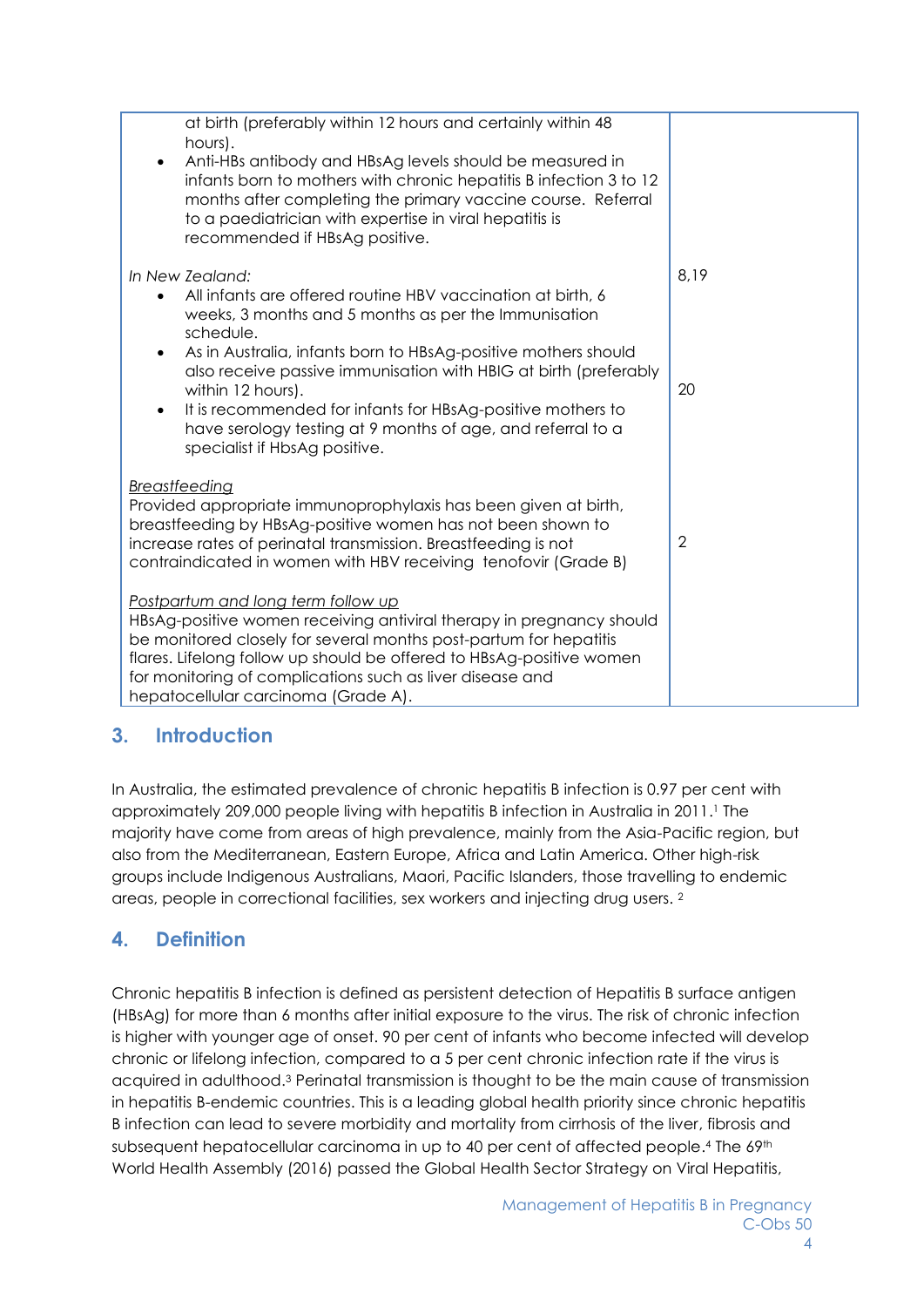which aims to eliminate HBV and HCV by 2030, through a combination of prevention targets (birth dose and 3-dose infant immunisation) and improved diagnosis and management of infected people.<sup>4</sup>

# **5. Evidence summary and basis for recommendations**

# **5.1 How can Hepatitis B be prevented?**

The hepatitis B virus is transmitted vertically as a perinatal event, and horizontally through blood products and sexual contact. It is preventable through vaccination.

Studies in Australia and the United States have shown that 30-65 per cent of chronically infected adults are unaware that they are infected until screened.<sup>5</sup> It is therefore critical that pregnant women are routinely screened so that effective treatment can be offered to the woman, and measures can be taken to prevent transmission to the infant.<sup>6,7</sup>

Hepatitis B vaccination is recommended for infants and children in a **4-dose** schedule at birth, and 2, 4 and 6 months of age in Australia and at birth, 6 weeks and 5 months of age in New Zealand. <sup>8</sup> Hepatitis B vaccination is recommended for all other risk groups, usually in a 3-dose schedule (0, 1 and 6 months). 9

If HBV vaccination is indicated in pregnancy, it is safe and effective.<sup>10</sup>

Household contacts, other children and sexual partners of HBsAg-positive women should be screened for HBsAg and HBsAb, and should be vaccinated if not immune or if not already infected.

All health care workers should be vaccinated, and standard precautions against exposure to blood or body fluids should be used. 11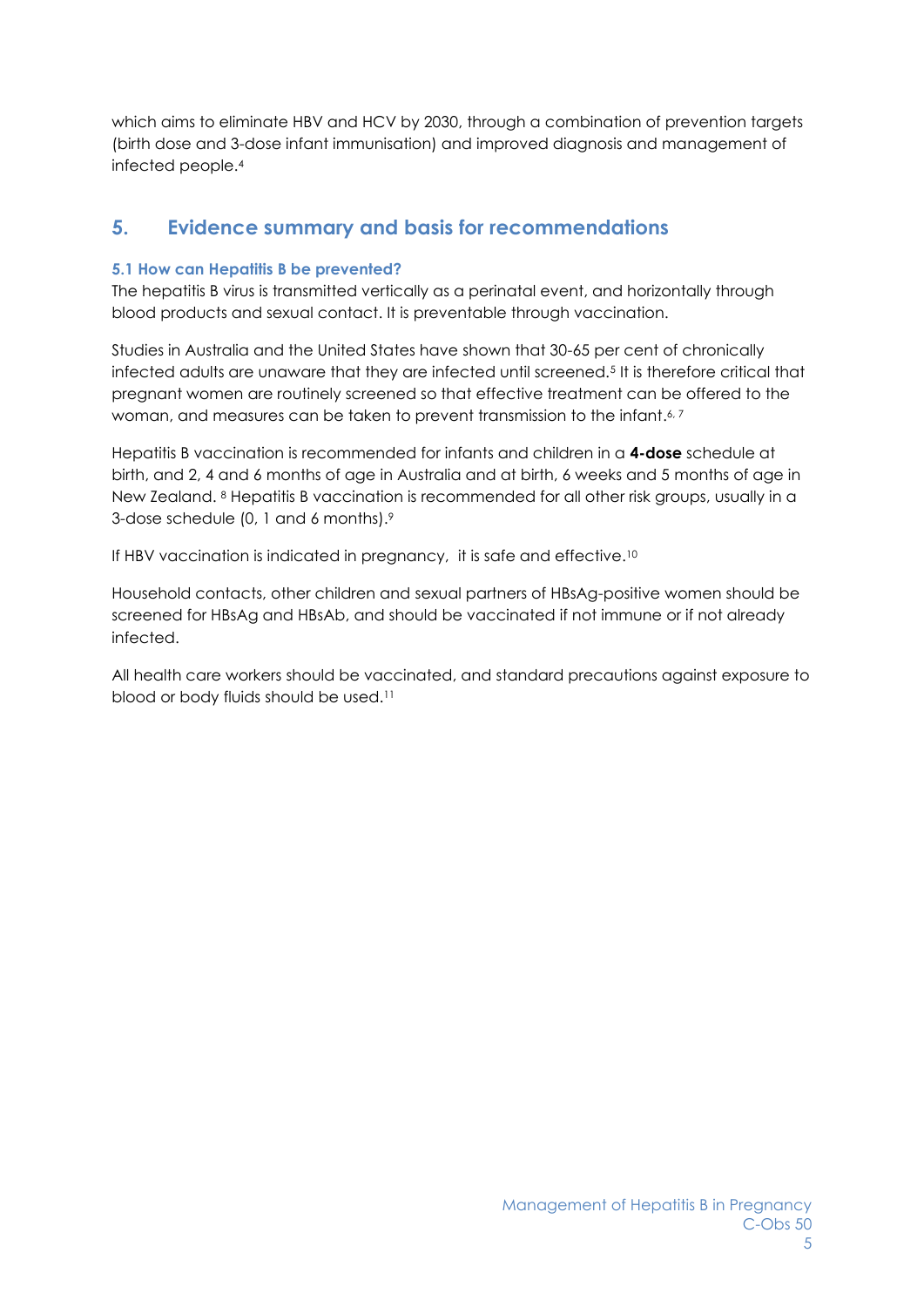| <b>Recommendation 1</b>                                                                                                                                             | <b>Grade and</b><br>reference    |
|---------------------------------------------------------------------------------------------------------------------------------------------------------------------|----------------------------------|
| <b>Screening and vaccination:</b>                                                                                                                                   | Evidence-based<br>recommendation |
| Universal screening for Hepatitis B is recommended for all<br>$\bullet$<br>pregnant women, regardless of previous testing or                                        | References                       |
| vaccination. (Grade A).<br>All HBsAg-positive women should have household contacts,<br>$\bullet$<br>other children and sexual partners screened. Those that are     | 5 9, 10                          |
| non-immune or not already infected should be vaccinated<br>(Grade A).                                                                                               |                                  |
| All health care workers should be vaccinated and take<br>$\bullet$<br>standard precautions against exposure to blood and bodily<br>fluids should be used (Grade A). |                                  |

### **5.2 What are the antenatal management considerations?**

### *5.2.1 What are the risks associated with invasive prenatal procedure?*

The risk of HBV transmission to the fetus through invasive procedures such as amniocentesis and chorionic villous sampling is thought to be low, however it should be explained to women that there has been limited research on this. 10

Women should be counselled carefully about the indications for invasive testing, and the possible risks involved.

The risk of fetal infection is likely to be higher among women with a high viral load. One study reported that the rate of perinatal transmission of Hepatitis B was 6.4% among women with chronic Hepatitis B who underwent amniocentesis, compared to 2.5% among those who did not. Importantly, when stratified by viral load, the risk of transmission was 50% in those with a viral load ≥ 7 log 10 copies/ mL, compared to 4.5% among those with the same viral load who did not undergo amniocentesis (OR 21.3).<sup>12</sup> The risk of fetal infection is likely to be higher with chorionic villus sampling than amniocentesis.

The risk of fetal infection is likely to be higher with blood contamination of amniotic fluid, which has been shown to be significantly higher with transplacental amniocentesis. 11

Non-invasive prenatal testing may be useful for women found to be high probability on aneuploidy screen who have a blood borne virus at risk of perinatal transmission with invasive procedures.<sup>6, 7</sup>

#### *5.2.2 What are the predictors of perinatal transmission?*

The risk of perinatal transmission is highest during labour and birth, due to exposure to cervical secretions and maternal blood. In-utero transmission, while uncommon, can occur, for example, in situations such as threatened preterm labour, placental abruption, and invasive procedures (see above). 13

The most important predictor of perinatal transmission is maternal HBV viral load. <sup>14</sup> In the absence of post exposure prophylaxis, HBeAg positive mothers have a 70-90 per cent risk of transmitting HBV compared with a 10-40 per cent risk in HBeAg-negative mothers. <sup>13</sup> HBV viral loads greater than 10<sup>9</sup> IU/ml have been correlated with an increased risk of intra-uterine transmission, and this is thought to play a large role in the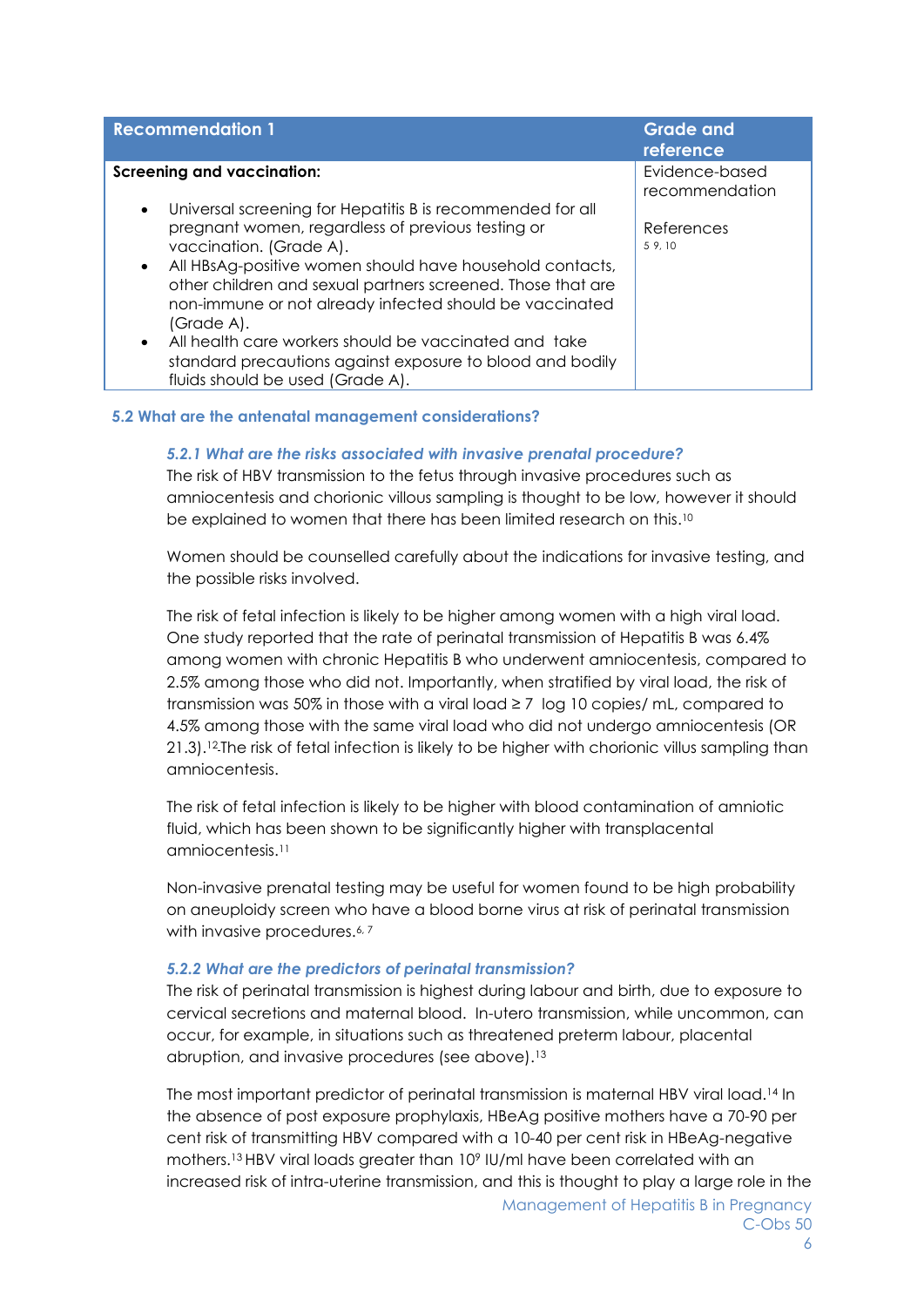failure of immunoprophylaxis, with failure rates up to 10 per cent.<sup>10, 13, 15, 16</sup> It is therefore recommended that maternal HBeAg and HBV DNA levels are assessed in women known to be HBsAg positive in order to identify pregnancies at increased risk of post-exposure prophylaxis failure, and consider the potential role of antenatal treatment to reduce viral load prior to delivery (see below). <sup>16</sup> Liver function tests should also be performed in women who are HBsAg positive as an assessment of liver damage.

# *5.2.3 Should antiviral therapy be used to reduce the risk of perinatal hepatitis B transmission?*

Pregnancies of women with high viral load are at greatest risk of post exposure prophylaxis failure, with studies confirming a linear association between vertical transmission and viral load. A recently published meta-analysis has confirmed that antenatal tenofovir significantly reduces maternal HBV DNA (WMD -2.33 log<sup>14</sup> IU/mL, 95% CI: 1.01, 3.64; P < 0.0001). This study also demonstrated an attendant reduction in congenital Hepatitis B infection: tenofovir was associated with a significant lower rate of infant HBsAg positivity at the time of birth  $(RR = 0.28, 95\%$  CI: 0.17, 0.48; P < 0.001), 6 months of age (RR = 0.16, 95% CI: 0.05, 0.52; P = 0.002), and 12 months of age (RR = 0.22,  $95\%$  CI: 0.08, 0.62; P = 0.004). The pooled result showed that the infants in the tenofovir group had a significant lower rate of HBV DNA positivity compared with the control group (RR =  $0.15$ , 95% CI; 0.07, 0.31; P < 0.001) and that the rate of immunoprophylaxis failure in infants was lower among mothers who received tenofovir (RR = 0.31, 95% CI: 0.13, 0.73;  $P = 0.008$ ).<sup>17</sup> Tenofovir is effective, has extensive pregnancy safety data 15 (FDA Category B) and has a high barrier to antiviral resistance, which is important given that some women will require treatment for their chronic Hepatitis B in later life.<sup>18</sup>

## *Threshold for initiation of treatment*

All HBsAg-positive women should be tested for HBeAg, anti-HBe, and HBV DNA level to identify those whose infants are at increased risk of post-exposure prophylaxis failure.

Women should also have an assessment of liver function. Women with a high viral load in the third trimester (>200,000IU/ml, which is equivalent to 6 log10 copies/ml) should be offered antiviral therapy during late pregnancy to reduce viral load prior to delivery, and the risk of mother-to child transmission of Hepatitis B.

## *Gestation at Initiation of treatment and duration of treatment*

It is recommended that antiviral therapy be commenced in the third trimester, generally between 30-32 weeks. This may be modified by the initial viral load, and anticipated time to delivery. The median decline in Hep B DNA is -3 log 10, -3.8 log 10, -4.4 log 10 and -4.9 log 10 following 4, 8, 12 and 16 weeks of therapy, respectively. Tenofovir is generally continued for the first 6 weeks postpartum. The use of antivirals during pregnancy is associated with an increased risk of postpartum flare when treatment is withdrawn, and immunocompetence returns in the puerperium. HBsAgpositive women should be monitored closely for several months post-partum for hepatitis flares, which are usually self-limiting. Lifelong follow up should be offered to HBsAg-positive women for monitoring of complications such as liver disease and hepatocellular carcinoma.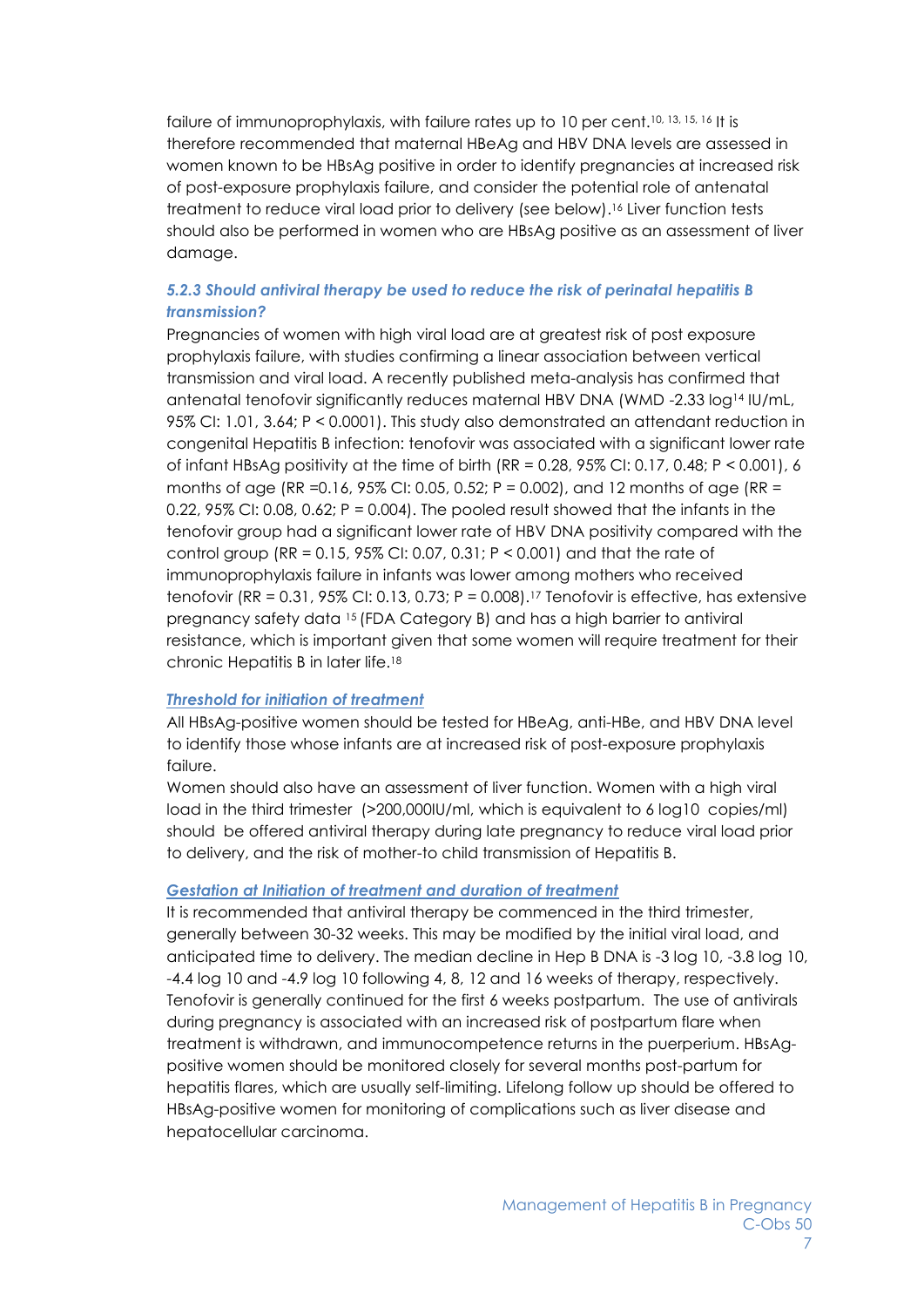| <b>Recommendation 2</b>                                                                                                                                                                                                                                                                                                                                                                                                                                                                                                                                                                                                                                                                                                                                                                                                                                                                                                                                                                                                                                                                                                                                                                                                                                                                                                                                                                                                                                                                                                                                                                                             | <b>Grade and</b><br>reference                              |
|---------------------------------------------------------------------------------------------------------------------------------------------------------------------------------------------------------------------------------------------------------------------------------------------------------------------------------------------------------------------------------------------------------------------------------------------------------------------------------------------------------------------------------------------------------------------------------------------------------------------------------------------------------------------------------------------------------------------------------------------------------------------------------------------------------------------------------------------------------------------------------------------------------------------------------------------------------------------------------------------------------------------------------------------------------------------------------------------------------------------------------------------------------------------------------------------------------------------------------------------------------------------------------------------------------------------------------------------------------------------------------------------------------------------------------------------------------------------------------------------------------------------------------------------------------------------------------------------------------------------|------------------------------------------------------------|
| Antenatal management:<br>HBsAg-positive women, particularly those with a high<br>viral load, should be counselled about the potential risk<br>of transmission with invasive procedures. NIPT may be<br>an option for some women. In those requiring invasive<br>procedures, amniocentesis is probably safer than CVS,<br>and transplacental amniocentesis is best avoided, if<br>possible (Grade B).<br>All HBsAg-positive women should be tested for HBeAg<br>anti-HBe, and HBV DNA level, to identify pregnancies at<br>increased risk of post-exposure prophylaxis failure.<br>Women should also have an assessment of liver<br>function (Grade A). Women with a high viral load in the<br>third trimester (>200,000IU/ml, equivalent to 6 log<br>5.3<br>copies/ml) should be offered antiviral therapy during<br>What<br>late pregnancy to reduce viral load prior to delivery,<br>are<br>and the risk of mother-to child transmission of Hepatitis B<br>the<br>(Grade B)<br>In women who are candidates for antiviral therapy,<br>tenofovir is recommended as a suitable first-line agent.<br>There is good evidence supporting the use of tenofovir<br>to reduce perinatal transmission of Hepatitis B in<br>pregnant women with a high viral load. (Grade B). If<br>not already associated with a Chronic Hepatitis Clinical<br>Service, pregnancy is an appropriate opportunity to<br>refer to such a service, both to assist with immediate<br>decision making regarding antiviral therapy in<br>pregnancy if necessary, and to facilitate long-term<br>follow-up of the patient +/- other affected family | Evidence-based<br>recommendation<br>References<br>10.11.14 |

#### **intrapartum management considerations?**

## *5.3.1 Does the mode of delivery affect the perinatal transmission rate?*

While it has been proposed that elective caesarean section may be a means to reduce mother to child transmission, mode of delivery has not been shown to affect perinatal transmission rates in most studies. 5, 18

## *5.3.2 Should invasive procedures be undertaken?*

Invasive procedures such as fetal scalp electrodes and fetal scalp blood sampling should be avoided as they may increase the risk of neonatal infection.

| <b>Recommendation 3</b>                                                                                                                                                                                                                                                          | <b>Grade and reference</b>        |
|----------------------------------------------------------------------------------------------------------------------------------------------------------------------------------------------------------------------------------------------------------------------------------|-----------------------------------|
| Invasive procedures such as fetal scalp electrodes and fetal<br>scalp blood sampling in labour should be avoided (Grade B).<br>Hepatitis B infection should not alter mode of delivery and<br>caesarean section should be reserved for usual obstetric<br>indications (Grade B). | Consensus-based<br>recommendation |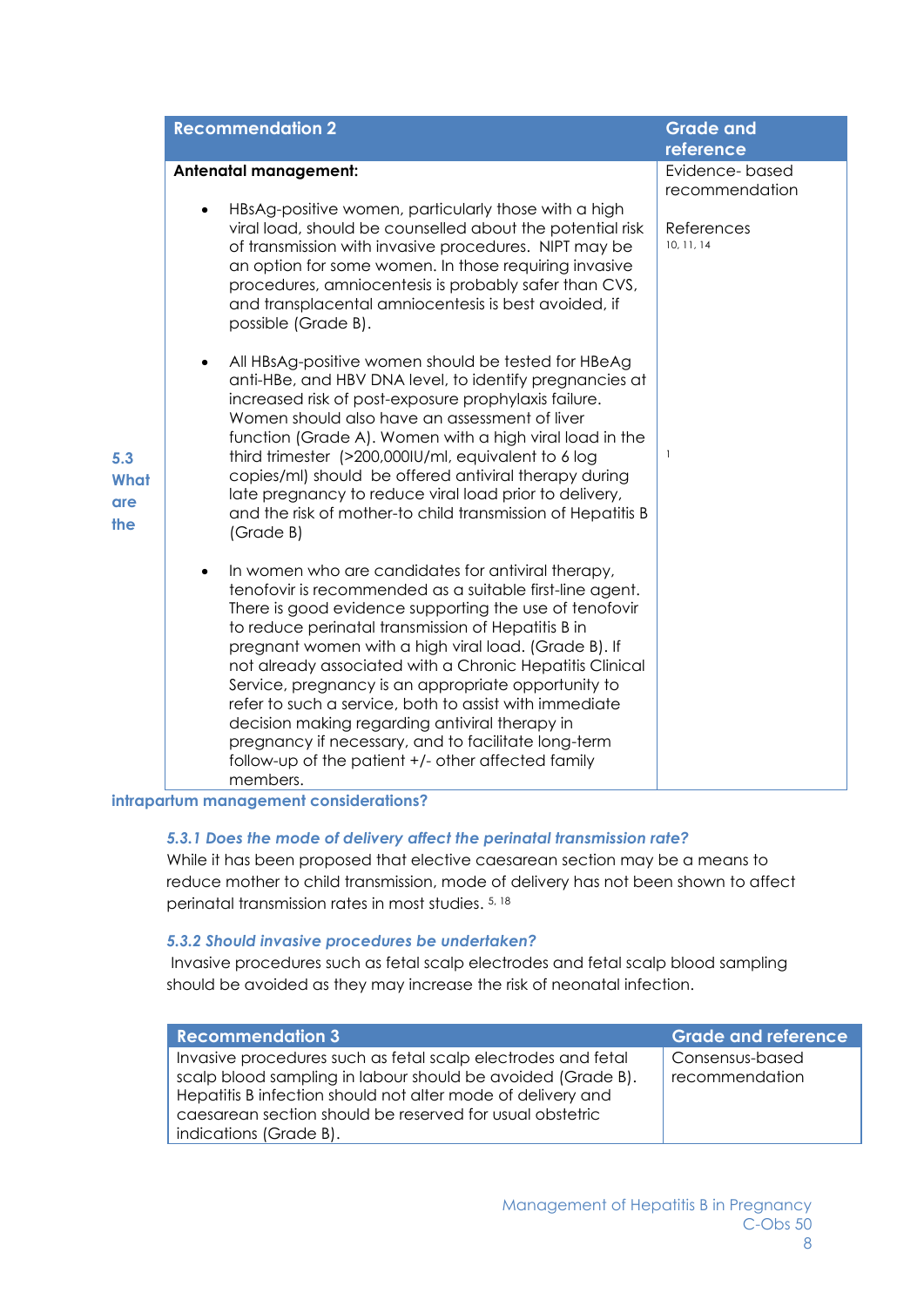### **5.4. What are the postpartum management considerations?**

# *5.4.1 What are the recommended infant immunisations for the prevention of Hepatitis B in Australia and New Zealand?*

## *Active and passive immunisation for the infant*

Active immunisation requires repeated vaccinations over months in order to stimulate an effective antibody response. Immunoglobulin, on the other hand, is immediately effective and seems protective for several months, after which the effectiveness wanes. 19

It is clear that immunoprophylaxis, when provided promptly to newborns of mothers with chronic Hepatitis B significantly reduces the incidence of perinatal HBV transmission. A recent meta-analysis of clinical trials showed that the relative risk of neonatal HBV infection in those who received HBV vaccine (plasma-derived or recombinant) was 0.28 (95 per cent confidence interval 0.2–0.4) compared with those who received placebo or no intervention. When HBIG (Hepatitis B Immunoglobulin) was given in addition to the vaccine, the occurrence of Hepatitis B was further reduced to 0.08 (95 per cent confidence interval 0.03 to 0.17). 19

### *Infants born after 32 weeks or greater than 1000gms*

It is recommended that in both Australia and New Zealand all newborn infants are immunized against hepatitis B. Both counties Immunisation handbooks recommend all newborn infants receive a birth dose of monovalent paediatric formulation hepatitis B vaccine. Following this birth dose, 3 doses of a hepatitis-B-containing combination vaccine (usually provided as DTPa-hepB-IPV-Hib).

The timing of the post-birth immunisations is slightly different in New Zealand and Australia.

*In Australia: 2, 4 and 6 months of age.*9

**In New Zealand:** 6 weeks, 3 months and 5 months <sup>8</sup>

If an infant has not received a birth dose within the 1st 7 days of life, a primary 3-dose course of a hepatitis B-containing combination vaccine should be given the usual schedule; catch-up of the birth dose is not necessary. Irrespective of whether a birth dose was given, the infant should not be given the final dose before 24 weeks of age. 9

#### *Preterm and low-birth weight infants*

Preterm and low-birth weight infants do not respond as well to hepatitis B-containing vaccines as full-term infants.9, 20, 217,23,24 Thus, for low-birth-weight infants (<2000 g) and/or infants born at <32 weeks gestation (irrespective of weight), it is recommended to give the vaccine in the usual 4-dose schedule as for full-term infants.

*In Australia* it is recommended that this is followed by either:

• measuring the anti-HBs antibody level at 7 months of age, and if the antibody titre is <10 mIU/mL, giving a booster at 12 months of age (due to a better immunogenic response at this age compared with a younger age); or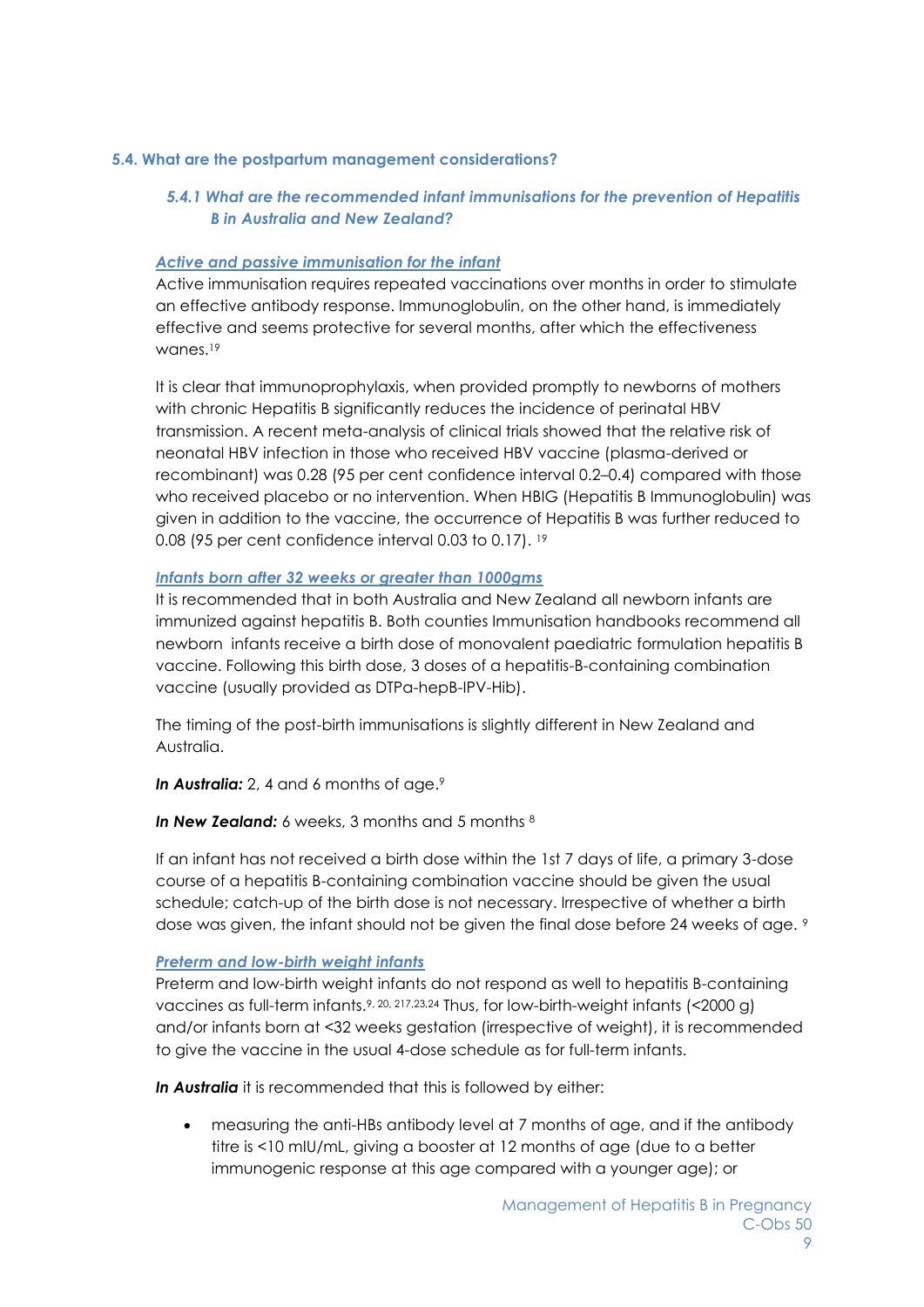• giving a booster of a hepatitis B-containing vaccine at 12 months of age (without measuring the antibody titre).<sup>9</sup>

# *HBsAg-positive mothers*

Infants born to HBsAg-positive mothers should be given HBIG and a dose of monovalent hepatitis B vaccine on the day of birth, concurrently but in separate thighs. The dose of HBIG is 100 IU, to be given by intramuscular injection. It is preferable to administer HBIG immediately after birth (preferably within 12 hours of birth and certainly within 48 hours) as its efficacy decreases markedly if given more than 48 hours after birth.<sup>7</sup> The dose of monovalent hepatitis B vaccine should be given to the infant preferably within 24 hours of birth, and definitely within 7 days. This regimen results in seroconversion rates of more than 90% in neonates, even with concurrent administration of HBIG. Vaccination should not be delayed beyond 7 days after birth, as vaccination alone has been shown to be reasonably effective in preventing infection, provided it is given early.<sup>19</sup> Three subsequent doses of a hepatitis Bcontaining vaccine should be given, (at 2, 4 and 6 months of age in Australia and 6 weeks, 2 and 5 months in NZ), so that the infant receives a total of 4 doses of hepatitis B-containing vaccines. Anti-HBs antibody and HBsAg levels should be measured in infants born to mothers with chronic hepatitis B infection 3 to 12 months after completing the primary vaccine course.

HBIG is prepared from plasma donated through routine blood bank collection, and stocks of HBIG are limited. Use should therefore be strictly reserved for those who are at high risk, such as babies born to hepatitis B carrier mothers. 9

Infants at risk of perinatal HBV infection should be tested at 9-12 months of age for HBsAg and HBsAb, at least 3 months after completing primary vaccination course. The serology required is Hep B sAg (to determine whether immunoprophylaxis was successful at preventing MTCT) and antiHBS (to determine whether primary vaccination course was successful at inducing immunity). HBsAg positive children should be referred to a paediatrician experienced in viral hepatitis.

## *In New Zealand:*

Babies of HBsAg-positive mothers are to be notified at birth using the form HE1446: Consent for hepatitis B vaccine and hepatitis B immunoglobulin and notification to the Medical Officer of Health, available from [www.healthed.govt.nz](www.healthed.govt.nz%20) or the local authorised health education resource provider or public health unit.

# *5.4.2 Is there a difference in rates of HBV infections between breast-fed infants and formula-fed infants?*

While HBV has been detected in the breastmilk of HBsAg-positive women, a recent meta-analysis of 32 studies has reported no differences in rates of HBV infections in breast-fed infants, when compared to formula-fed infants, provided appropriate immunoprophylaxis has been given at birth. 20

## *5.4.3 What long-term follow-up care should HBsAg-positive women receive?*

HBsAg-positive women should be closely monitored for several months postpartum as there is an increased risk of hepatitis flares during this time. <sup>10</sup> Lifelong follow-up should also be offered to monitor for complications of liver disease and hepatocellular carcinoma.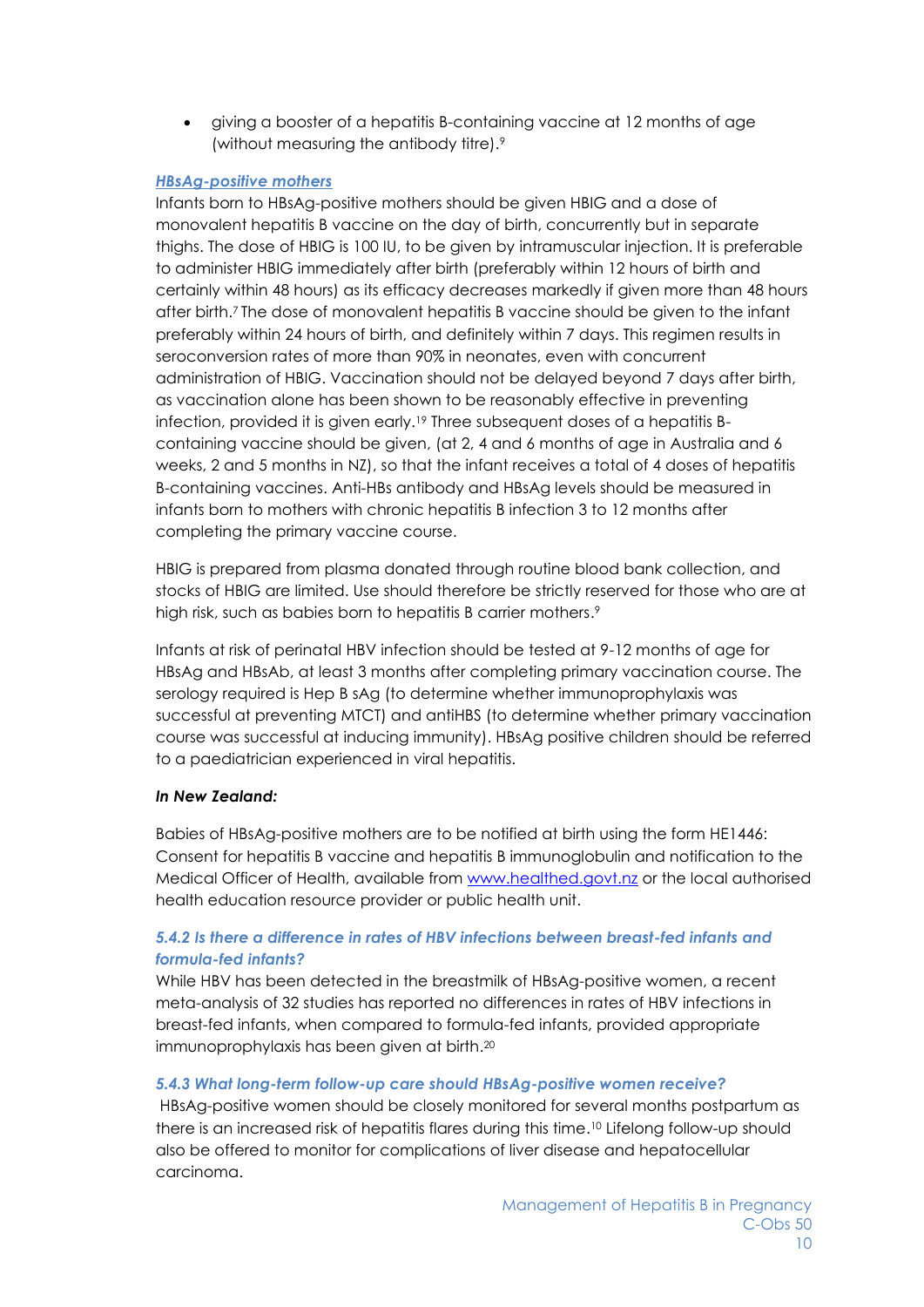| <b>Recommendation 4</b>                                                                                                                                                                                                                                                                                                                                                                                                                                                                                                                                                                                                                                                                                                                                                                                                                                                                                                                                                                                                                                                                                                                               | <b>Grade and</b><br>reference         |
|-------------------------------------------------------------------------------------------------------------------------------------------------------------------------------------------------------------------------------------------------------------------------------------------------------------------------------------------------------------------------------------------------------------------------------------------------------------------------------------------------------------------------------------------------------------------------------------------------------------------------------------------------------------------------------------------------------------------------------------------------------------------------------------------------------------------------------------------------------------------------------------------------------------------------------------------------------------------------------------------------------------------------------------------------------------------------------------------------------------------------------------------------------|---------------------------------------|
| Postpartum:                                                                                                                                                                                                                                                                                                                                                                                                                                                                                                                                                                                                                                                                                                                                                                                                                                                                                                                                                                                                                                                                                                                                           | Consensus-based                       |
|                                                                                                                                                                                                                                                                                                                                                                                                                                                                                                                                                                                                                                                                                                                                                                                                                                                                                                                                                                                                                                                                                                                                                       | recommendation                        |
| In Australia:<br>As part of the Australian childhood vaccination program, it is<br>recommended that all newborn infants receive a monovalent<br>paediatric formulation of hepatitis B vaccine at birth (within 24<br>hours). Following this birth dose, 3 doses of a hepatitis-B-<br>containing combination vaccine are recommended for all<br>children, at 2, 4 and 6 months of age.<br>If an infant has not received a birth dose within the 1st 7 days<br>٠<br>of life, a primary 3-dose course of a hepatitis B-containing<br>combination vaccine should be given, at 2, 4 and 6 months of<br>age; catch-up of the birth dose is not necessary.<br>In addition to routine vaccination, infants born to HBsAg-<br>$\bullet$<br>positive mothers should receive passive immunisation with HBIG<br>at birth (preferably within 12 hours and certainly within 48<br>hours).<br>Anti-HBs antibody and HBsAg levels should be measured in<br>$\bullet$<br>infants born to mothers with chronic hepatitis B infection 3 to 12<br>months after completing the primary vaccine course. Referral<br>to a paediatrician with expertise in viral hepatitis is | References<br>$\overline{7}$<br>8, 22 |
| recommended if HBsAg positive.<br>In New Zealand:<br>All infants are offered routine HBV vaccination at birth, 6<br>$\bullet$<br>weeks, 3 months and 5 months as per the Immunisation<br>schedule.<br>As in Australia, infants born to HBsAg-positive mothers should<br>٠<br>also receive passive immunisation with HBIG at birth (preferably<br>within 12 hours).<br>It is recommended for infants for HBsAg-positive mothers to<br>have serology testing at 9 months of age, and referral to a<br>specialist if HbsAg positive.                                                                                                                                                                                                                                                                                                                                                                                                                                                                                                                                                                                                                     | 23                                    |
| Breastfeeding<br>Provided appropriate immunoprophylaxis has been given at birth,<br>breastfeeding by HBsAg-positive women has not been shown to<br>increase rates of perinatal transmission. Breastfeeding is not<br>contraindicated in women with HBV receiving tenofovir (Grade B)                                                                                                                                                                                                                                                                                                                                                                                                                                                                                                                                                                                                                                                                                                                                                                                                                                                                  | $\overline{2}$                        |
| Postpartum and long term follow up<br>HBsAg-positive women receiving antiviral therapy in pregnancy should<br>be monitored closely for several months post-partum for hepatitis<br>flares. Lifelong follow up should be offered to HBsAg-positive women<br>for monitoring of complications such as liver disease and<br>hepatocellular carcinoma (Grade A).                                                                                                                                                                                                                                                                                                                                                                                                                                                                                                                                                                                                                                                                                                                                                                                           |                                       |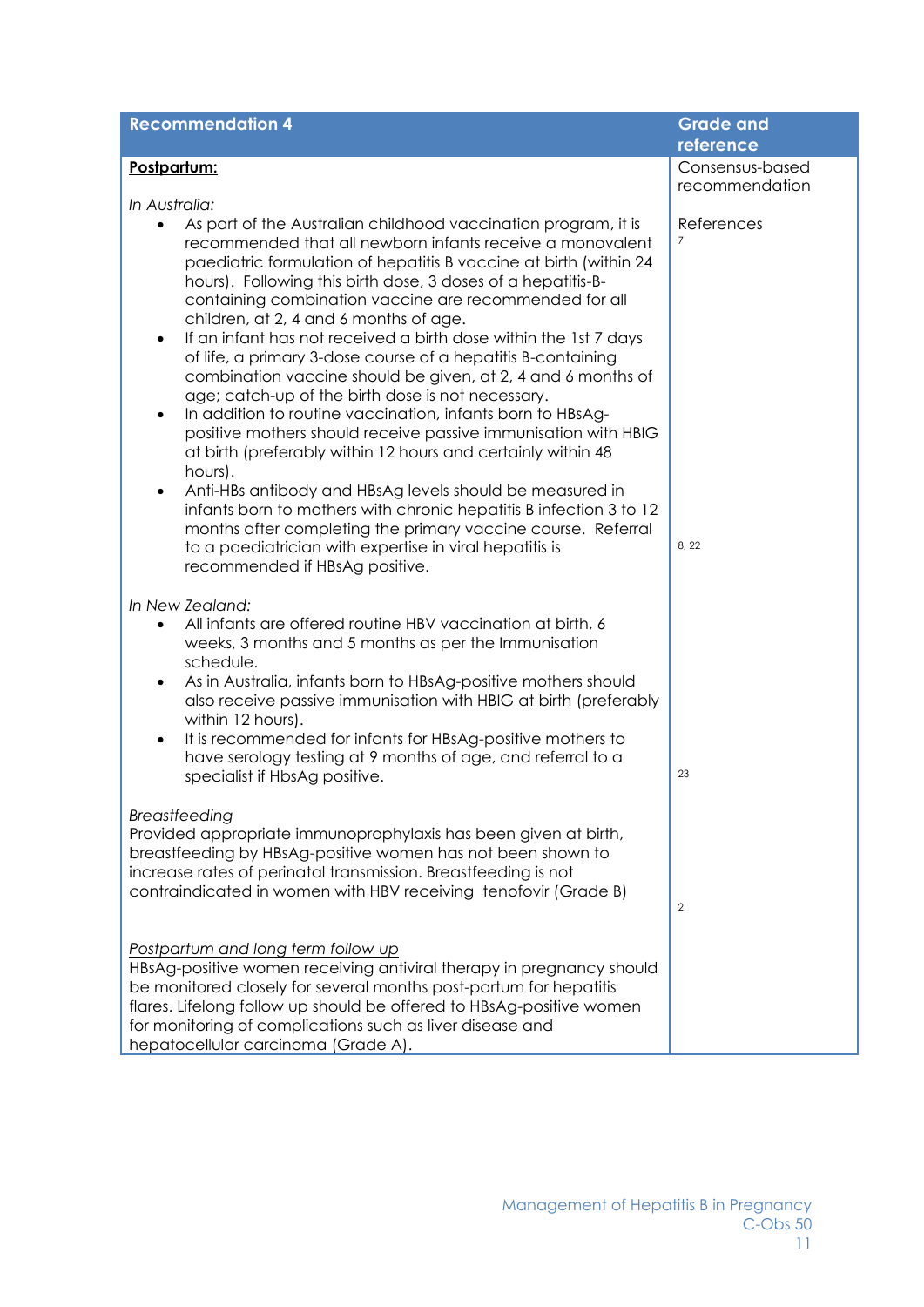# **6. Links to other College statements**

**Evidence-based Medicine, Obstetrics and Gynaecology (C-Gen 15)** [https://www.ranzcog.edu.au/RANZCOG\\_SITE/media/RANZCOG-](https://www.ranzcog.edu.au/RANZCOG_SITE/media/RANZCOG-MEDIA/Women%27s%20Health/Statement%20and%20guidelines/Clinical%20-%20General/Evidence-based-medicine,-Obstetrics-and-Gynaecology-(C-Gen-15)-Review-March-2016.pdf?ext=.pdf)[MEDIA/Women%27s%20Health/Statement%20and%20guidelines/Clinical%20-](https://www.ranzcog.edu.au/RANZCOG_SITE/media/RANZCOG-MEDIA/Women%27s%20Health/Statement%20and%20guidelines/Clinical%20-%20General/Evidence-based-medicine,-Obstetrics-and-Gynaecology-(C-Gen-15)-Review-March-2016.pdf?ext=.pdf) [%20General/Evidence-based-medicine,-Obstetrics-and-Gynaecology-\(C-Gen-15\)-Review-](https://www.ranzcog.edu.au/RANZCOG_SITE/media/RANZCOG-MEDIA/Women%27s%20Health/Statement%20and%20guidelines/Clinical%20-%20General/Evidence-based-medicine,-Obstetrics-and-Gynaecology-(C-Gen-15)-Review-March-2016.pdf?ext=.pdf)[March-2016.pdf?ext=.pdf](https://www.ranzcog.edu.au/RANZCOG_SITE/media/RANZCOG-MEDIA/Women%27s%20Health/Statement%20and%20guidelines/Clinical%20-%20General/Evidence-based-medicine,-Obstetrics-and-Gynaecology-(C-Gen-15)-Review-March-2016.pdf?ext=.pdf)

# **7. Patient information**

A range of RANZCOG patient information pamphlets can be ordered via:

[https://www.ranzcog.edu.au/Womens-Health/Patient-Information-Guides/Patient-](https://www.ranzcog.edu.au/Womens-Health/Patient-Information-Guides/Patient-Information-Pamphlets)[Information-Pamphlets](https://www.ranzcog.edu.au/Womens-Health/Patient-Information-Guides/Patient-Information-Pamphlets)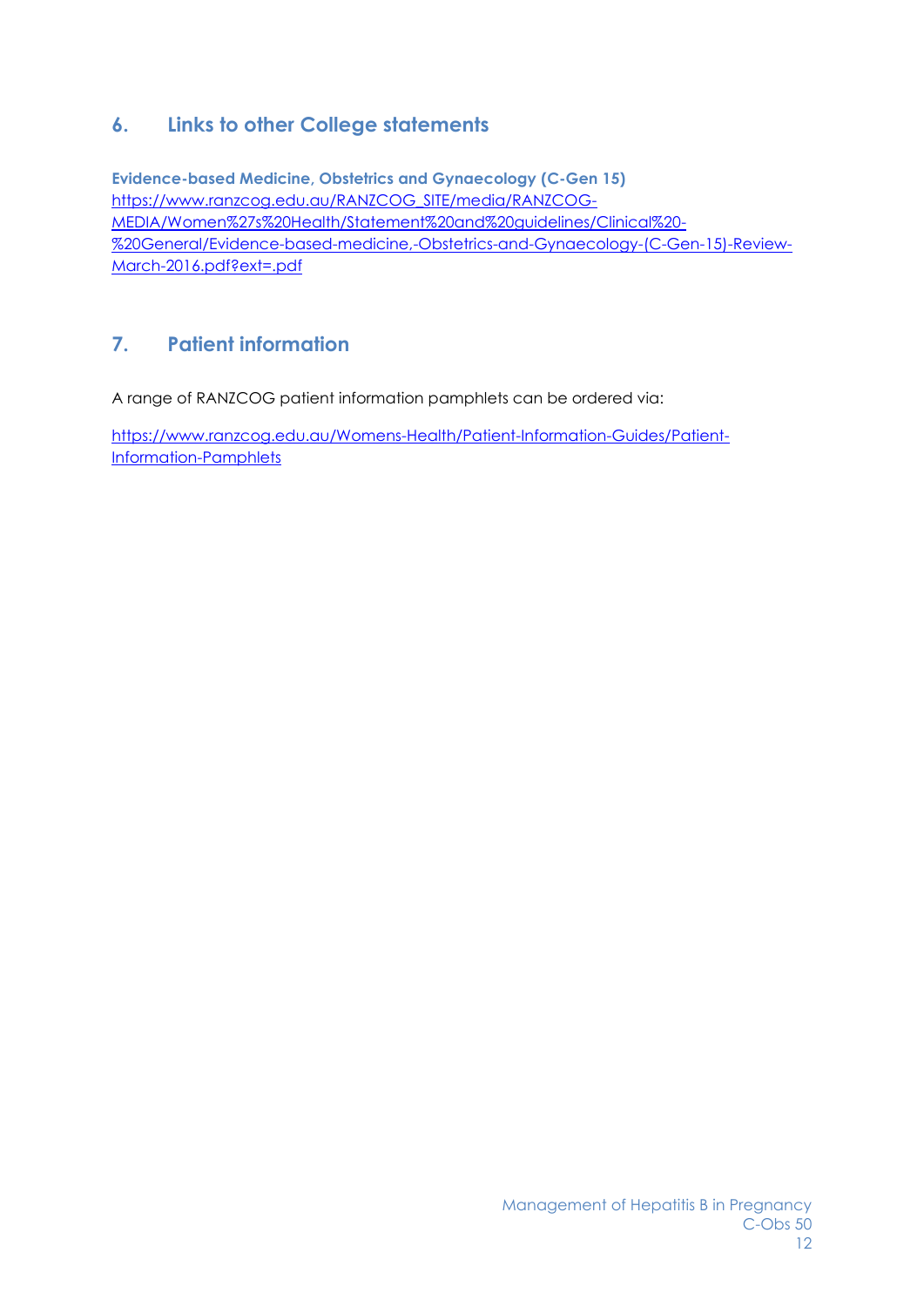# **8. References**

1. European Association for the Study of the Liver. Journal of Hepatology. EASL Clinical Practice Guidelines: Management of chronic hepatitis B virus infection. 2012. p. 167-85.

2. O'Sullivan BG, Gidding HF, Law M, Kaldor JM, Gilbert GL, Dore GJ. Estimates of chronic hepatitis B virus infection in Australia, 2000, Aust N Z J Public Health. 2004;28(3):212-6.

3. Wallace J, Locarnini S, Desmond P. Hepatitis B in Australia: Responding to a Diverse Epidemic. 2006.

4. World Health Organisation. Global health sector strategy on viral hepatitis 2016-2021. 2016.

5. GESA Digestive Health Foundation. Australia and New Zealand Chronic Hepatitis B (CHB) recommendations. 2nd edition. 2009/2010.

6. Visvanathan K, Dusheiko G, Giles M, Wong ML, Phung N, Walker S, et al. Managing HBV in pregnancy. Prevention, prophylaxis, treatment and follow-up: position paper produced by Australian, UK and New Zealand key opinion leaders, Gut. 2016;65(2):340-50.

7. Society for Maternal-Fetal Medicine (SMFM) D-OJ, Tita AT1, Silverman NS. #38: Hepatitis B in pregnancy screening, treatment, and prevention of vertical transmission., American Journal of Obstetrics and Gynaecology. Jan 2016;214(1):6-14.

8. NZ Ministry of Health. Immunisation Handbook 2017. Available from: [https://www.health.govt.nz/publication/immunisation-handbook-2017.](https://www.health.govt.nz/publication/immunisation-handbook-2017)

9. Australian Technical Advisory Group on Immunisation (ATAGI). The Australian Immunisation Handbook. In: Australian Government Department of Health, editor. Canberra2018.

10. Jonas MM. Hepatitis B and pregnancy: an underestimated issue, Liver Int. 2009;29 Suppl 1:133-9.

11. Lopez M, Coll O. Chronic viral infections and invasive procedures: risk of vertical transmission and current recommendations, Fetal Diagn Ther. 2010;28(1):1-8.

12. Yi W, Pan CQ, Hao J, Hu Y, Liu M, Li L, et al. Risk of vertical transmission of hepatitis B after amniocentesis in HBs antigen-positive mothers, J Hepatol. 2014;60(3):523-9.

13. Buchanan C, Tran IT. Management of chronic hepatitis B in pregnancy, Clin Liver Dis. 2010;14(3):495-504.

14. Song YM, Sung J, Yang S, Choe YH, Chang YS, Park WS. Factors associated with immunoprophylaxis failure against vertical transmission of hepatitis B virus, Eur J Pediatr. 2007;166(8):813-8.

15. Canho Rd, Grosheide PM, Mazel JA, Heijtink RA, Hop WCJ, Gerards LJ, et al. Ten-year neonatal hepatitis B vaccination program, the Netherlands, 1982-1992: protective efficacy and long-termimmunogenicity, Vaccine. 1997;15(15):1624-30.

16. Dusheiko G. Interruption of mother-to-infant transmission of hepatitis B: time to include selective antiviral prophylaxis?, Lancet. 2012;379(9830):2019-21.

17. Li W, Jia L, Zhao X, Wu X, Tang H. Efficacy and safety of tenofovir in preventing mother-to-infant transmission of hepatitis B virus: a meta-analysis based on 6 studies from China and 3 studies from other countries, BMC Gastroenterol. 2018;18(1):121.

18. Wang L, Kourtis AP, Ellington S, Legardy-Williams J, Bulterys M. Safety of tenofovir during pregnancy for the mother and fetus: a systematic review, Clin Infect Dis. 2013;57(12):1773-81.

19. Lee C, Gong Y, Brok J, Boxall EH, Gluud C. Effect of hepatitis B immunisation in newborn infants of mothers positive for hepatitis B surface antigen: systematic review and meta-analysis, BMJ. 2006;332(7537):328-36.

20. Zheng Y, Lu Y, Ye Q, Xia Y, Zhou Y, Yao Q, et al. Should chronic hepatitis B mothers breastfeed? a meta analysis, BMC Public Health. 2011;11:502.

21. Moran LJ, Misso ML, Wild RA, Norman RJ. Impaired glucose tolerance, type 2 diabetes and metabolic syndrome in polycystic ovary syndrome: a systematic review and metaanalysis, Hum Reprod Update. 2010;16(4):347-63.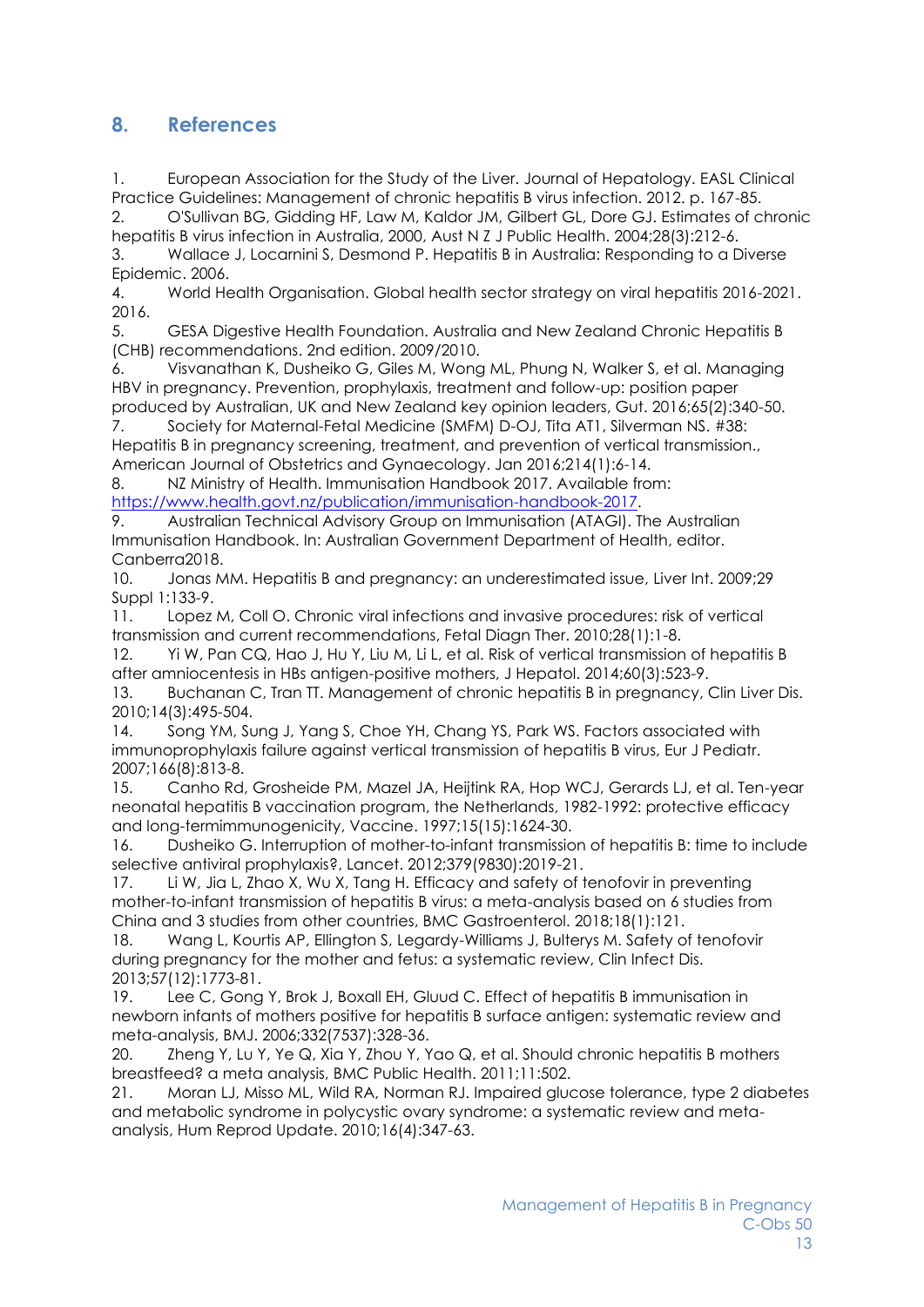22. Brown RS, Jr., McMahon BJ, Lok AS, Wong JB, Ahmed AT, Mouchli MA, et al. Antiviral therapy in chronic hepatitis B viral infection during pregnancy: A systematic review and meta-analysis, Hepatology. 2016;63(1):319-33.

23. Chotiyaputta W, Lok AS. Role of antiviral therapy in the prevention of perinatal transmission of hepatitis B virus infection, J Viral Hepat. 2009;16(2):91-3.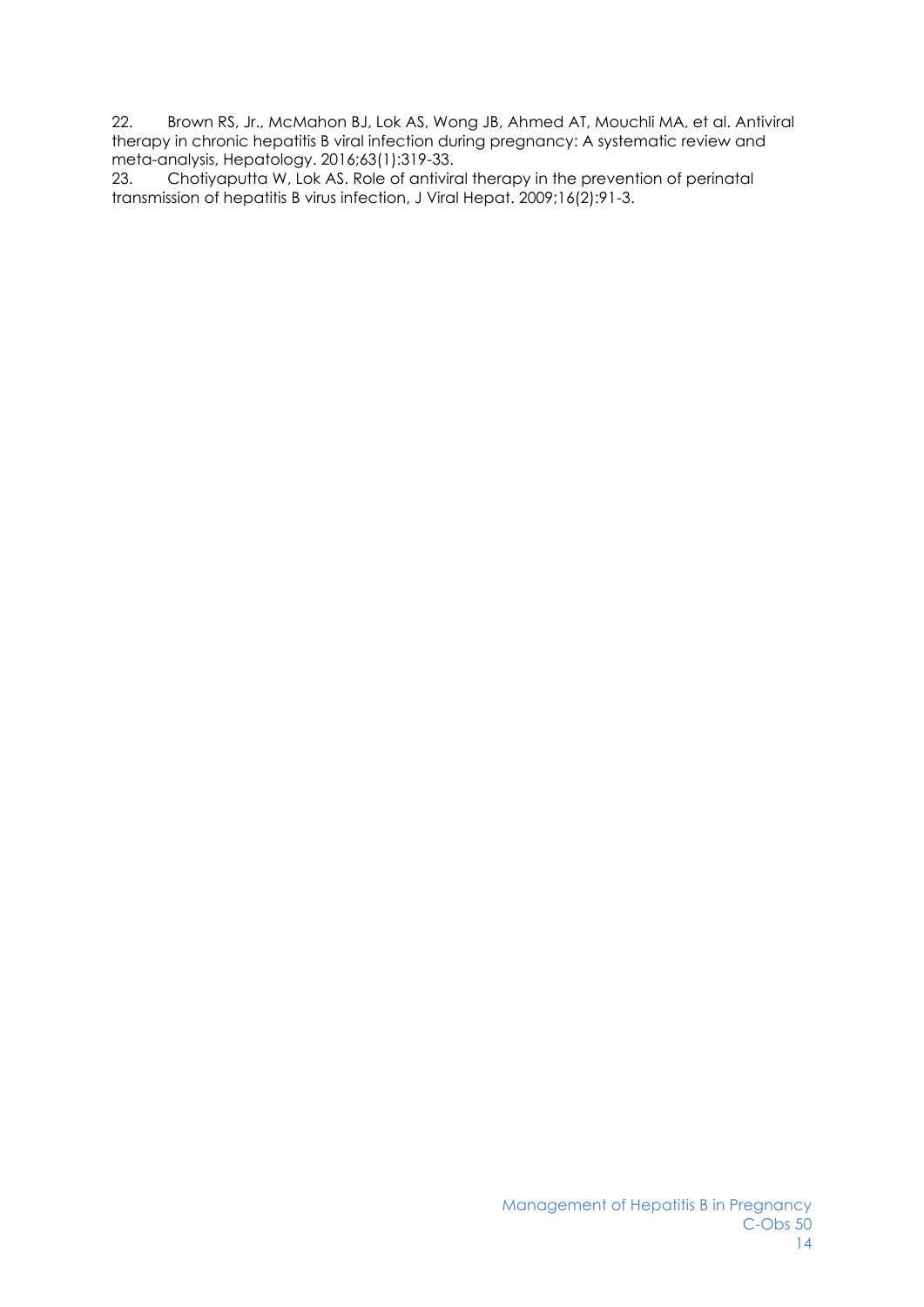# **Appendices**

## **Appendix A Women's Health Committee Membership**

| <b>Name</b>                       | <b>Position on Committee</b>  |
|-----------------------------------|-------------------------------|
| Professor Yee Leung               | Chair and Board Member        |
| Dr Gillian Gibson                 | Deputy Chair, Gynaecology     |
|                                   | Deputy Chair, Obstetrics and  |
| Dr Scott White                    | Subspecialties Representative |
| Associate Professor Ian           | Member and EAC                |
| Pettigrew                         | Representative                |
| Dr Kristy Milward                 | Member and Councillor         |
| Dr Will Milford                   | <b>Member and Councillor</b>  |
| Dr Frank O'Keeffe                 | Member and Councillor         |
| Professor Steve Robson            | Member                        |
| Professor Sue Walker              | Member                        |
| Dr Roy Watson                     | Member and Councillor         |
| Dr Susan Fleming                  | <b>Member and Councillor</b>  |
| Dr Sue Belgrave                   | <b>Member and Councillor</b>  |
| Dr Marilyn Clarke                 | <b>ATSI Representative</b>    |
| Associate Professor Kirsten Black | Member                        |
| Dr Thangeswaran Rudra             | Member                        |
| Prof Steve Robson                 | Member                        |
|                                   | Member and SIMG               |
| Dr Nisha Khot                     | Representative                |
| Dr Judith Gardiner                | Diplomate Representative      |
|                                   | Midwifery Representative,     |
| Dr Angela Brown                   | Australia                     |
|                                   | Consumer Representative,      |
| Ms Adrienne Priday                | New Zealand                   |
| Ms Ann Jorgensen                  | Community Representative      |
| Dr Rebecca Mackenzie-Proctor      | Trainee Representative        |
|                                   | Co-opted member (ANZJOG       |
| Prof Caroline De Costa            | member)                       |
| Dr Christine Sammartino           | Observer                      |

**Appendix B Overview of the** 

**development and review process for this statement** 

*i. Steps in developing and updating this statement*

This statement was originally developed in November 1990 and was most recently reviewed in November 2019. The Women's Health Committee carried out the following steps in reviewing this statement:

- Structured clinical questions were developed and agreed upon.
- An updated literature search to answer the clinical questions was undertaken.
- At the October 2019 committee meeting, the existing consensus-based recommendations were reviewed and updated (where appropriate) based